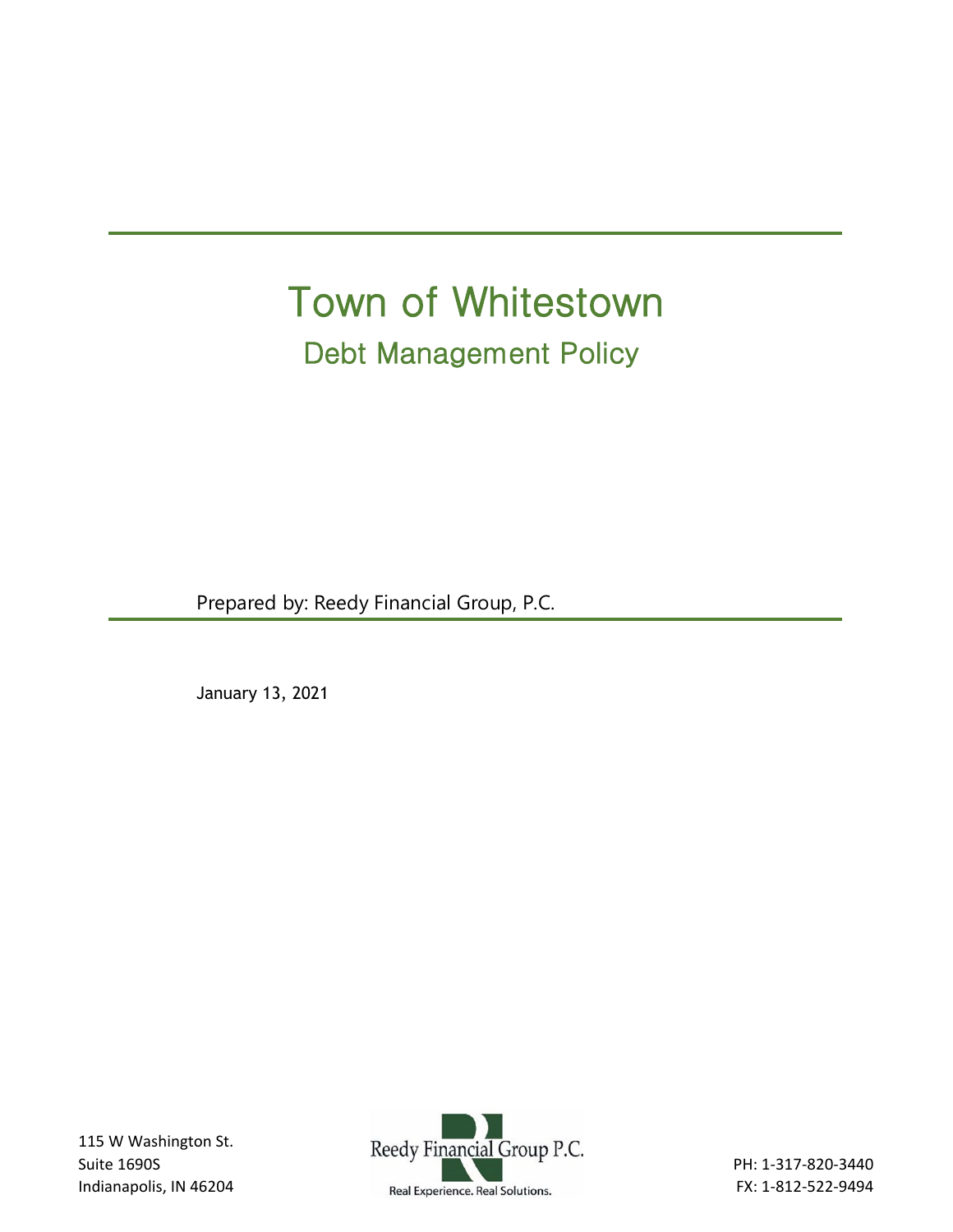# **Table of Contents**

# Town of Whitestown **Debt Management Policy**

| <b>Debt Capacity Analysis:</b>                         | Page |
|--------------------------------------------------------|------|
| Debt Capacity Limit                                    | 1    |
| <b>Bond Debt Overview:</b>                             |      |
| Bonds Outstanding Debt and Principal                   |      |
| <b>Lease Debt Overview:</b>                            |      |
| Lease Outstanding Debt and Principal                   | 3    |
| <b>Bond Anticipation Notes Overview:</b>               |      |
| Bond Anticipation Notes Outstanding Debt and Principal | 4    |

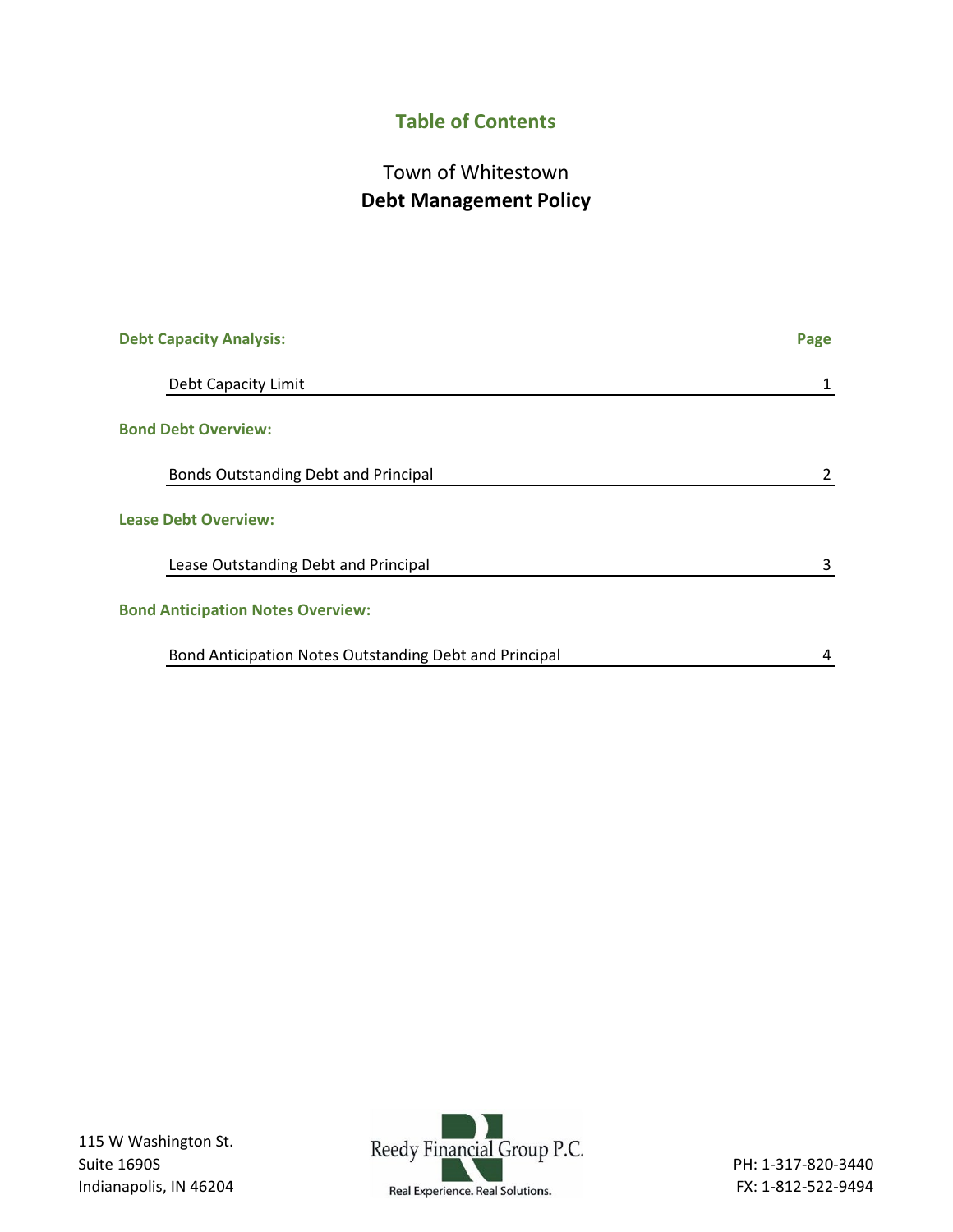## Page 1

## **Debt Management Policy**

# Town of Whitestown **Debt Capacity**

| <b>Total Whitestown AV</b> | \$712.983.828 |
|----------------------------|---------------|
| <b>Debt Capacity Limit</b> | 4.753.226     |

| <b>General Obligation Bonds, Series 2016</b>           | \$ | 260,000   |
|--------------------------------------------------------|----|-----------|
| <b>General Obligation Refunding Bonds, Series 2019</b> | \$ | 760.000   |
| <b>General Obligation Bonds, Series 2020</b>           | S  | 1.975.000 |
| <b>Remaining Town Debt Capacity</b>                    | \$ | 1,758,226 |

115 W Washington St. Suite 1690S Indianapolis, IN 46204

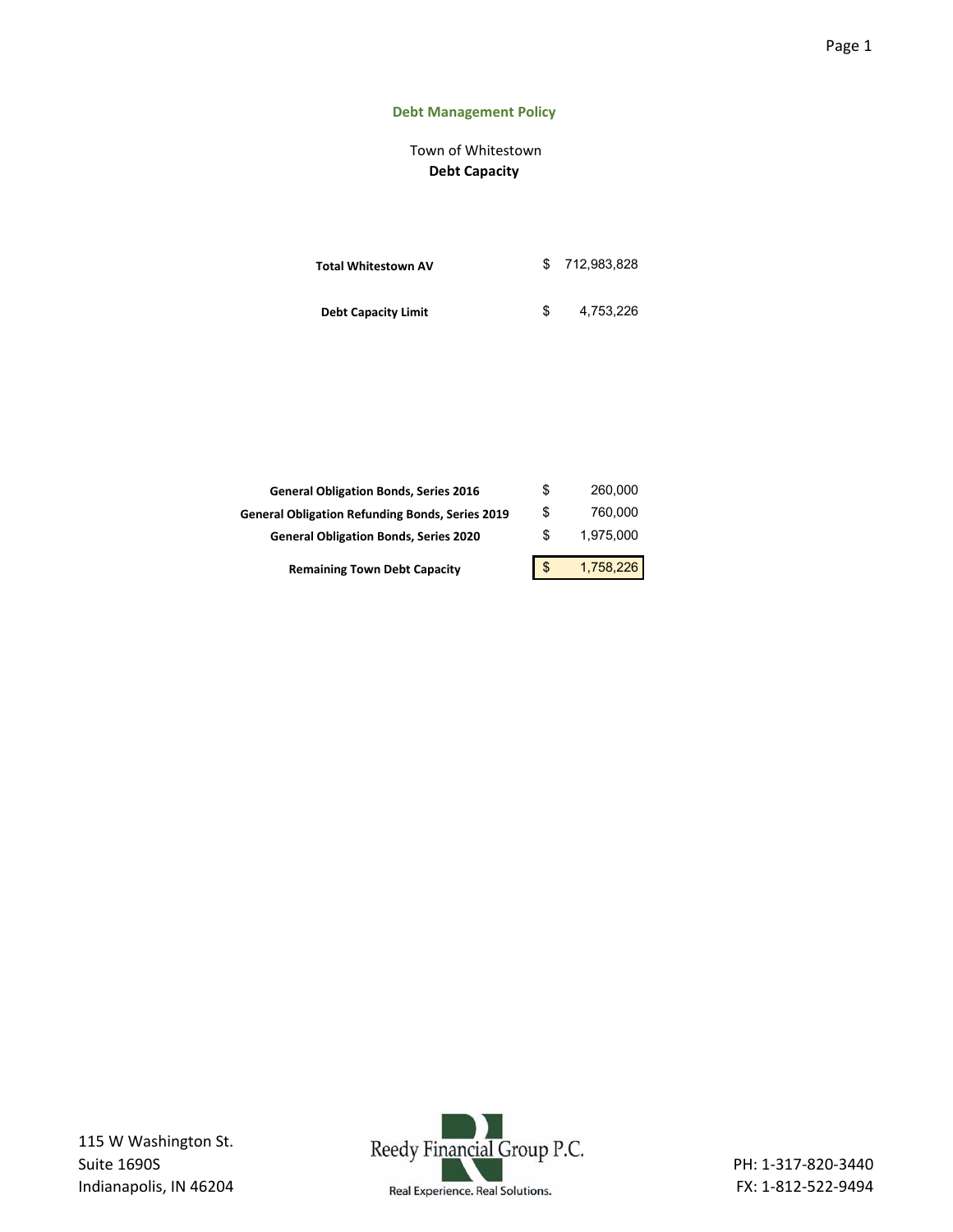#### **Debt Management Policy**

#### **Bond Outstanding Debt** Town of Whitestown

| <b>Debt Name</b>                                                                                 | <b>Source of Repayment</b> |    | <b>Outstanding Principal</b> |     | <b>Outstanding Principal &amp; Interest</b> |
|--------------------------------------------------------------------------------------------------|----------------------------|----|------------------------------|-----|---------------------------------------------|
| County Option Income, Series 2014                                                                | <b>Property Tax</b>        | \$ | 2,320,000 \$                 |     | 3,042,554                                   |
| General Obligation, Series 2016                                                                  | Property Tax               | \$ | 260,000                      | \$. | 262,600                                     |
| Whitestown Rental Bonds, Series 2014                                                             | <b>TIF Revenue</b>         | \$ | 3,536,000 \$                 |     | 4,638,998                                   |
| Works Revenue Bonds, 2014A                                                                       | <b>Wastewater Revenues</b> | \$ | 11,520,000 \$                |     | 13,661,000                                  |
| Works Revenue Bonds, 2015                                                                        | <b>Wastewater Revenues</b> | \$ | 427,000 \$                   |     | 749,707                                     |
| Revenue Bonds, Series 2010                                                                       | <b>Water Revenues</b>      | \$ | 750,000                      | -Ś  | 859,824                                     |
| Revenue Bonds Series 2013                                                                        | <b>Water Revenues</b>      | Ś  | 2,120,000                    | S   | 2,428,200                                   |
| Revenue Bonds Series 2015                                                                        | <b>Water Revenues</b>      | \$ | 118,000                      | -\$ | 209,403                                     |
| Economic Development Revenue Bonds,<br>Series 2019 A (Strategic Capital Partners<br>LLC Project) | <b>TIF Revenue</b>         | \$ | 350,000 \$                   |     | 605,288                                     |
| Taxable Economic Development Revenue<br>Bonds, Series 2018 (Park 130 Project)                    | <b>TIF Revenue</b>         | \$ | 5.000.000                    |     | Paid to the extent TIF is available*        |
| General Obligation Refunding Bonds,                                                              |                            |    |                              |     |                                             |
| Series 2019                                                                                      | <b>Property Tax</b>        | \$ | 760,000 \$                   |     | 804,551                                     |
| SRF Loan, Series 2020 A                                                                          | <b>Wastewater Revenues</b> | Ś  | 4,199,000 \$                 |     | 6,374,363                                   |
| SRF Loan, Series 2020 B                                                                          | <b>Wastewater Revenues</b> | \$ | 2,180,000 \$                 |     | 2,730,116                                   |
| Sewage Works Revenue Refunding Bonds,                                                            |                            |    |                              |     |                                             |
| Series 2020                                                                                      | <b>Wastewater Revenues</b> | \$ | 2,385,000 \$                 |     | 2,531,885                                   |
| Waterworks Revenue Refunding Bonds,                                                              |                            |    |                              |     |                                             |
| Series 2020                                                                                      | <b>Water Revenues</b>      | \$ | 2,095,000 \$                 |     | 2,226,443                                   |
| General Obligation Bonds, Series 2020                                                            | Property Tax               |    | 1,975,000                    | -S  | 2,033,328                                   |
|                                                                                                  |                            |    |                              |     |                                             |

**Total Outstanding Principal** \$ 39,995,000

**Total Outstanding Principal & Interest 1988 11 12 13,158,259** 

\*Park 130 Bonds pay all TIF generated from project back to developer until \$5,000,000 has been paid or until 2043.

115 W Washington St. Suite 1690S Indianapolis, IN 46204

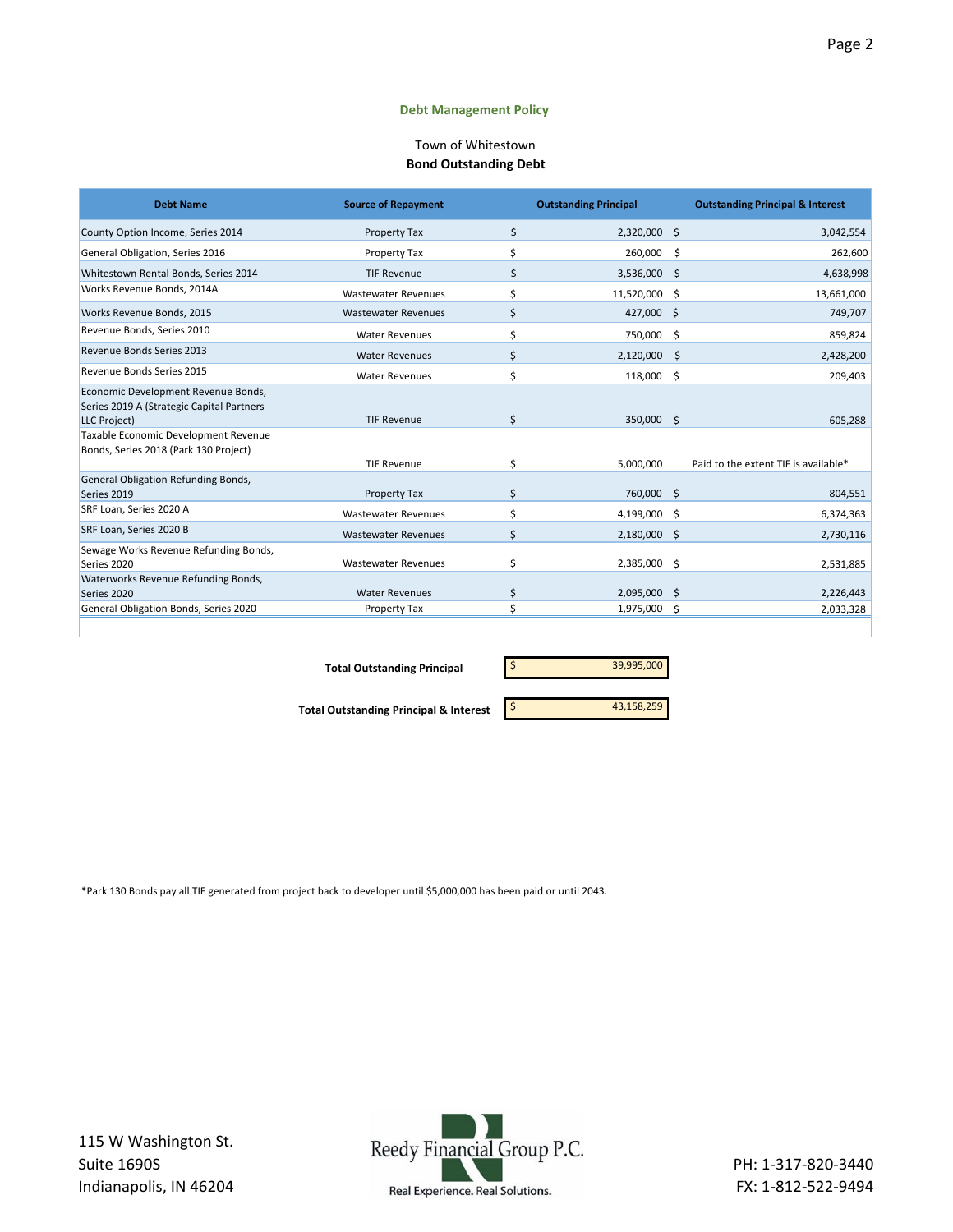#### **Debt Management Policy**

#### Town of Whitestown **Lease Outstanding Debt**

| <b>Debt Name</b>                                | <b>Source of Repayment</b>                        | <b>Outstanding Principal</b> | <b>Outstanding Principal &amp; Interest</b> |
|-------------------------------------------------|---------------------------------------------------|------------------------------|---------------------------------------------|
| Rental Revenue Bonds, Series 2015               | Property Tax                                      | 3,975,000                    | 5,158,229                                   |
| Lease Multipurpose Bonds, Series 2016           | <b>TIF Revenue</b>                                | 20,420,000                   | 25,402,749                                  |
|                                                 | Property Tax, TIF Revenue, LIT Public Safety, LIT |                              |                                             |
| RDA Lease Bonds, Series 2018                    | <b>Certified Shares</b>                           | 6,195,000                    | 9,181,100                                   |
| Taxable Lease Rental Revenue Bonds, Series 2019 | Property Tax                                      | 4,695,000                    | 5,802,505                                   |
| Building Corporation, Series 2018               | Property Tax                                      | 4,540,000                    | 6,239,288                                   |



115 W Washington St. Suite 1690S Indianapolis, IN 46204